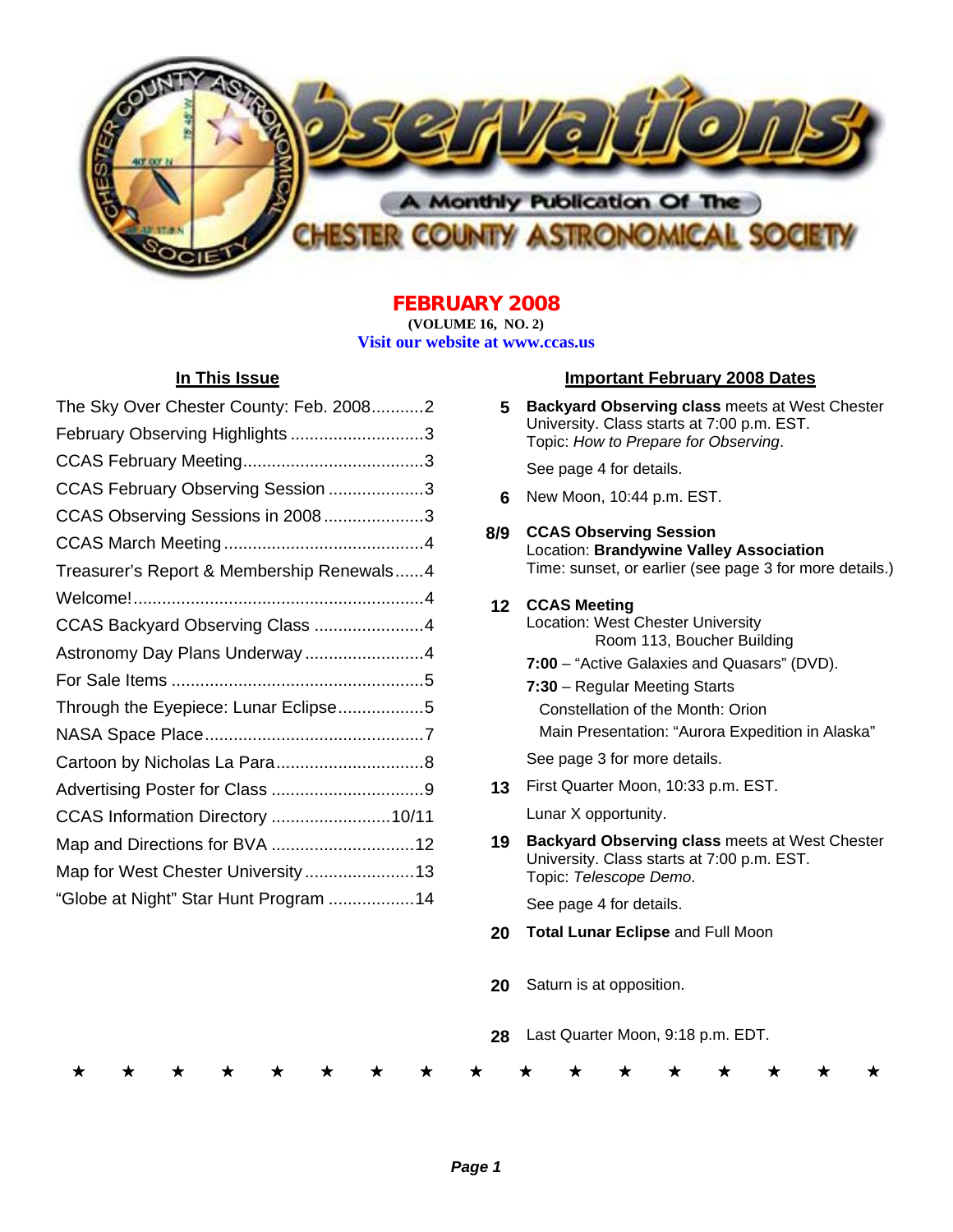

#### **The Planets**, by Don Knabb

**Mercury:** Mercury passes between the Earth and the Sun (inferior conjunction) on February 6, so it is lost in the Sun's glare around that time. Later in the month it moves into the morning sky. On February 27 Mercury is just 1.1º above Venus in the dawn sky.

**Venus:** Venus is a bright "morning star" in the east before the Sun becomes too bright. On February 1 Venus and Jupiter are very close in the glow of the dawn.

**Mars:** The red planet is still quite bright and nearly overhead during evening observing hours. But, Mars is rapidly getting smaller so enjoy a telescopic view while the viewing is still reasonably good. By the end of February it will be only half as bright as at the beginning of the month!

**Jupiter:** We are catching up to Jupiter in our race around the Sun, so it is rising earlier before the morning Sun as February progresses. On February 1 Jupiter rises 2 hours before the Sun with Venus as a close companion. It's a Friday morning—get up early and see the beauty—you can sleep late on Saturday. **Saturn:** The ringed beauty is becoming the highlight of the planets now that Mars is fading. On February 24 Saturn is at opposition, so it rises at sunset and sets at sunrise. On this date Saturn will be 771 million miles from Earth.

**Uranus & Neptune:** Both gas planets are lost in the glow of the sun during February.

**Pluto:** The "ex-planet" Pluto rises just before the Sun so it is not well placed for viewing during February.

Note: the constellation stick figures used on the chart above were adapted from the book *The Stars: A New Way to See Them*, by H. A. Rey. This excellent guide to learning the constellations can be purchased at many area book stores, or from online booksellers.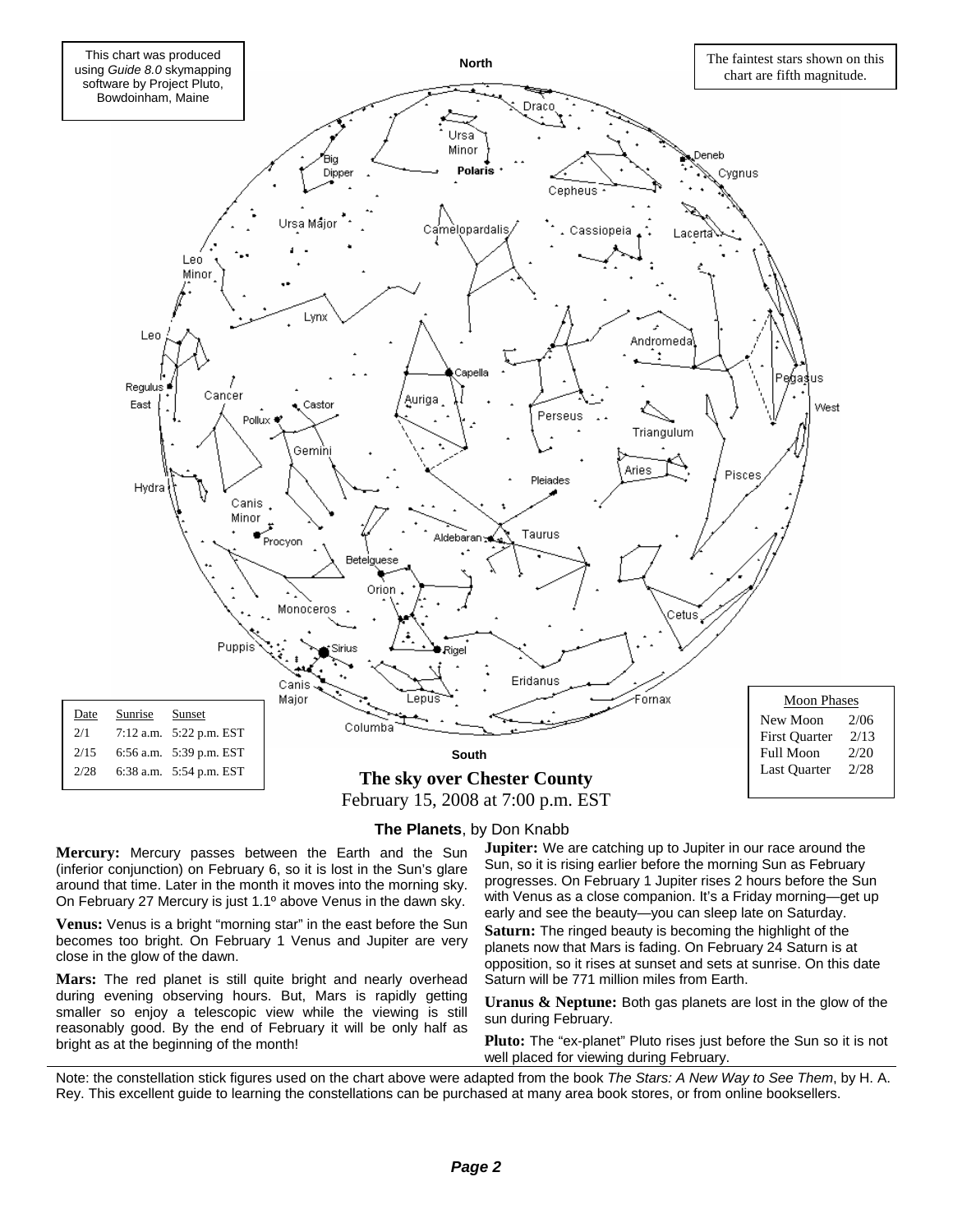## **February Observing Highlights**

by Don Knabb, CCAS Observing Chair

- **Feb. 6** New Moon, 10:44 p.m.
- **Feb. 13** First quarter Moon, 10:33 p.m. Lunar X alert! Look for the Lunar X a few hours before 1st quarter.
- **Feb. 15** The Moon is near Mars.
- **Feb. 20** Total lunar eclipse and Full Moon, 10:30 p.m., called the Full Snow Moon by native tribes because the heaviest snow usually falls during February. It was also called the Full Hunger Moon since hunting for food was very difficult during February.
- **Feb. 24** Saturn is at opposition.
- **Feb. 27** Mercury and Venus are close in the morning sky
- **Feb. 28** Last quarter Moon, 9:18 p.m.

**Lunar Eclipse:** The highlight of the night sky during February is the full eclipse of the Moon on February 20th. We can watch this incredible event for several hours centered on totality, which begins at 10:01 p.m. Let's hope for good weather since the next total lunar eclipse for us will not occur until December 20th, 2010.

**Lunar X opportunity:** If you are still searching for the Lunar X, with first quarter at 10:33 pm on February 13th, this is a good opportunity to see this elusive lunar feature. Start looking at about 7:30 – 8:00 p.m.

**Planets:** Mars is still the planetary highlight during February. You can see it just after sunset as that bright orange object high in the sky. Not long after you can see beautiful Saturn rising in the east. Let it get well over the horizon and zoom in to those amazing rings. And the pre-dawn show is excellent this month with Venus and Jupiter very close on February 1st.

**Constellations:** During February look to the west early to see the Great Square of Pegasus setting. Behind Pegasus and Andromeda, the winter constellations take control of center stage for all of February. Stay up late and see bright Arcturus in Bootes rising in the east. And be sure to look for Leo the Lion on February 20th holding the full eclipsed Moon under his front paws!

**Messier/Deep sky:** The riches of the winter sky continue to fill our eyepieces during February. The Beehive Cluster in Cancer the Crab is in the southern sky and is worthy of time in the cold with your binoculars. If you have a clear southern horizon look for M46 and M47, two star clusters to the east of Canis Major and below Canis Minor.

**Comets:** During the first and last week of February when the Moon will not wash out faint fuzzies—look for Comet 46P/Wirtanen. *Astronomy* magazine has a finder chart for this comet. You need dark skies and a telescope to see this comet, which has a faint tail.

**Meteor shower:** There are no significant meteor showers during February.

**Solar opportunity:** Look for the zodiacal light's glow after twilight ends during the last week of February.

★ ★ ★ ★ ★

## **CCAS February Meeting**

| DATE:     | Tuesday February 12, 2008         |
|-----------|-----------------------------------|
| PLACE:    | Room 113 - Boucher Building       |
|           | <b>West Chester University</b>    |
| LOCATION: | South Church Street               |
|           | West Chester, PA                  |
| TIME:     | 7:00 p.m. EST for Cosmology Class |
|           | 7:30 p.m. EST for regular meeting |

A map of the campus is on page 13.

#### Cosmology Class: **Active Galaxies and Quasars**

This month's Constellation of the Month (COM) will be **Orion**, presented by Jim Anderson.

This month's main presentation will be **"Aurora Expedition in Alaska"** by Deb Goldader (illustrated talk, with lots of gorgeous pictures).

★ ★ ★ ★ ★

## **CCAS Observing Session February 8/9, 2008**

The Observing Session will be on Friday February 8 at the Brandywine Valley Association, starting at sunset, if the weather is good enough. In case of bad weather ("mostly cloudy" qualifies as bad weather for stargazing, even if it's not raining) then we will observe on Saturday February 9 (if the weather cooperates). If the weather is good both nights, we can observe both nights. You can arrive before sunset to set up if you want to. CCAS Observing Sessions are free and open to the public. You can bring friends and family.

If you have any questions write to **observing@ccas.us** or **dknabb00@comcast.net**, or call Don Knabb at **484- 888-1831**. Directions to the BVA are on page 12.

★ ★ ★ ★ ★

## **CCAS Observing Sessions in 2008**

March 7/8

April 4/5

May 10: Astronomy Day at Hoopes Park in West **Chester** 

June 6/7

July 5 (Saturday only, due to holiday)

August 1/2

September 5/6

October 3/4

November 28/29

December 26/27

★ ★ ★ ★ ★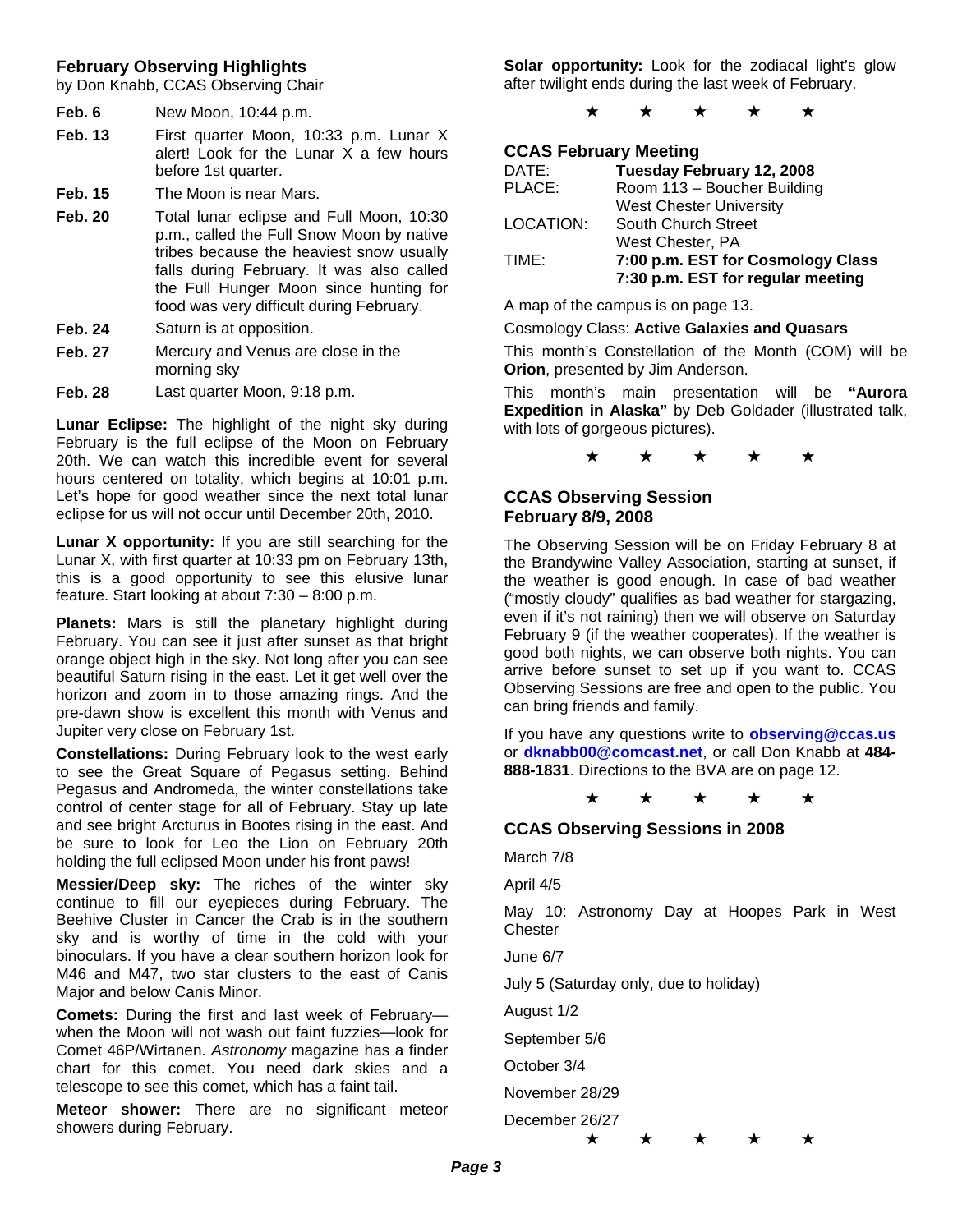## **CCAS March Meeting**

Coming attractions for our meeting on **March 11**:

Cosmology Class (DVD): **Cosmic Powerhouses of the Distant Past**

Constellation of the Month (COM): **Canis Major**

Main presentation: **Member's Night:** any member can give a brief talk on any astronomy subject (5-15 minutes long), or share observing experiences. Also, questions will be taken on any astronomy topic. The members present will try to come up with an answer. Any that cannot be answered at the meeting will be researched later and published in the April newsletter.

★ ★ ★ ★ ★

## **Treasurer's Report**

by Bob Popovich

#### **December 2007 Financial Summary**

| <b>Beginning Balance</b> | \$1,717 |
|--------------------------|---------|
| Deposits                 | O       |
| <b>Disbursements</b>     | 0       |
| <b>Ending Balance</b>    | \$1,717 |

## **Membership Renewals Due**

| 02/2008: | Charitnonchick<br>Dautrich<br>Farrelly<br>Goldader<br>Kovacs<br>La Para<br>Marellla<br>Mau<br>McDevitt<br>Porreca<br>Reimer<br>Rowan<br>Von Wagenen |
|----------|-----------------------------------------------------------------------------------------------------------------------------------------------------|
| 03/2008: | Ballester<br>Cini<br>Dascaloff<br>LaFrance<br>Malloy<br>Morgan                                                                                      |
| 04/2008  | Imburgia<br>Popovich<br>Reynolds<br>Richter<br>Seago                                                                                                |

#### **Membership Renewals**

You can renew your CCAS membership by writing a check payable to "Chester County Astronomical Society" and sending it to our Treasurer:

> **Bob Popovich 416 Fairfax Drive Exton, PA 19341-1814**

The current dues amounts are listed in the *CCAS Information Directory* on page 11 in this newsletter.

★ ★ ★ ★ ★

## **Welcome!**

This month we welcome a new "family" member to the Society: Gary Calobrisi and Family, of Phoenixville. We're glad you decided to join us under the stars! Clear Skies to you all!

★ ★ ★ ★ ★

## **CCAS Backyard Observing Class**

The Education Committee of the CCAS is offering a class intended to introduce people to basic astronomy. This year the class has been completely restructured. This class will be very different from the Introductory Astronomy class taught in the spring for the last several years. There will be more emphasis on the different kinds of observing you can do from your backyard. The series of eight classes will be held on the first and third Tuesdays of each month, starting at 7:00 p.m. and ending at 8:00 p.m. These are the dates on which classes will be held:

| February 5    | How to Prepare for Observing   |
|---------------|--------------------------------|
| February 19   | Telescope Demo                 |
| March 4       | Within the Solar System        |
| March 18      | Observing the Moon             |
| April 1       | <b>Targets of Opportunity</b>  |
| April 15      | <b>Observing Stars</b>         |
| May 6         | Finding Faint Fuzzies, Part I  |
| <b>May 20</b> | Finding Faint Fuzzies, Part II |

The classes will be held in Room 113 in the Boucher Building at West Chester University. This is the room where we hold our monthly meetings. All attendees will receive a copy of Sky Publishing's *Skywatch '08*.

There will be two door prizes. One will be a copy of the book *Turn Left at Orion*. A second book will also be given as a door prize, *Falling Stars: A Guide to Meteors & Meteorites*.

If you would like to help, either as an instructor (or perhaps as an instructor's assistant), or with "logistics" (set up, clean up, registration, etc.) please call **Kathy Buczynski at 610-436-0821.** We can always use some extra help.

Our costs have risen, forcing us to raise the registration fees: to attend the class for non-members is \$25.00 per person, and \$35.00 per family (with the same address). **For current CCAS members, the cost is \$6.00.** Space is limited to just 40 people, however, so call Kathy Buczynski to reserve your space now.

## ★ ★ ★ ★ ★

## **Astronomy Day Plans Underway**

This year the CCAS will celebrate International Astronomy Day on Saturday May 10 in a different way than in recent years. We will team up with West Chester's Department of Recreation to host a star party at Hoopes Park in West Chester. The Recreation Department will do advertising of the event, in addition to providing support staff at the park that day. We will provide the telescopes and program.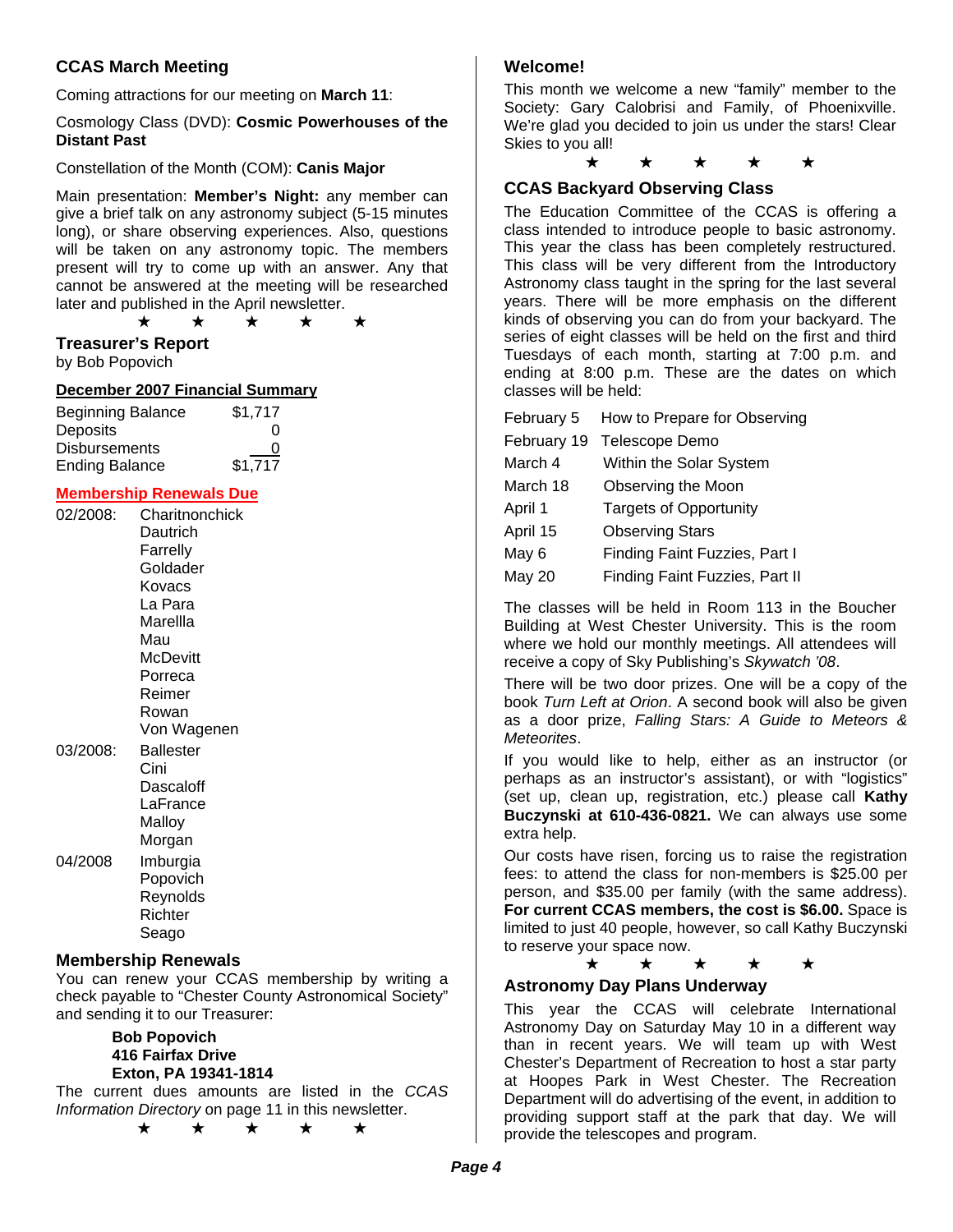Don Knabb is leading the planning for this event. If you have some ideas for what we could do for the program (note that offering an idea does **not** mean you have to run it or present it!), or can help with telescopes, making handouts, crowd control on the night of the event, please contact Don. Thanks!

★ ★ ★ ★ ★

## **For Sale Items**

Al Lamperti of the Delaware Valley Amateur Astronomers Club sent this list of items for sale. Chestnut Hill College wants to make room in its observatory. They have the following items for sale:

10" f/8 Trecker reflector with 32 mm Brandon eyepiece and 50mm finder. Mirror in excellent shape. Equatorial mount.

Criterion Dynascope 6" f/8 reflector with 6x30 finder and AC motor on mount.

Two Unitron 60 mm f/15 refractors. One with tripod and RA/DEC slo-mo controls and 18mm Kellner 0.965" eyepiece, solar projection screen and holder.

**Eyepieces:** 2 – Jaegers (?mm) Criterion 7 mm AR Criterion 6 mm Orthoscopic Celestron Kellner 25 mm

Al has pictures of all items, available upon request. If you wish to see anything, please let him know and he can send you a photo. Any reasonable offer accepted. Pick up only.

Contact Al Lamperti at **lamperti@temple.edu**

## **Through the Eyepiece: Lunar Eclipse, February 20, 2008**

by Don Knabb, CCAS Observing Chair

On February 20<sup>th</sup> we will be treated to one of the most beautiful naked eye observing opportunities that we can experience—a total lunar eclipse! Last March we were clouded out when a lunar eclipse occurred, and last August the Moon was just setting when a lunar eclipse was beginning at dawn. However, being further west, Brent Crabb of Santa Ana, California was able to capture the stunning collection of photos below.

\* \* \* \* \* \* \* \* \* \* \* \* \* \* \* \* \*



Photo credit and copyright: Brent Crabb, Santa Ana, California. August 28, 2007. Used with permission.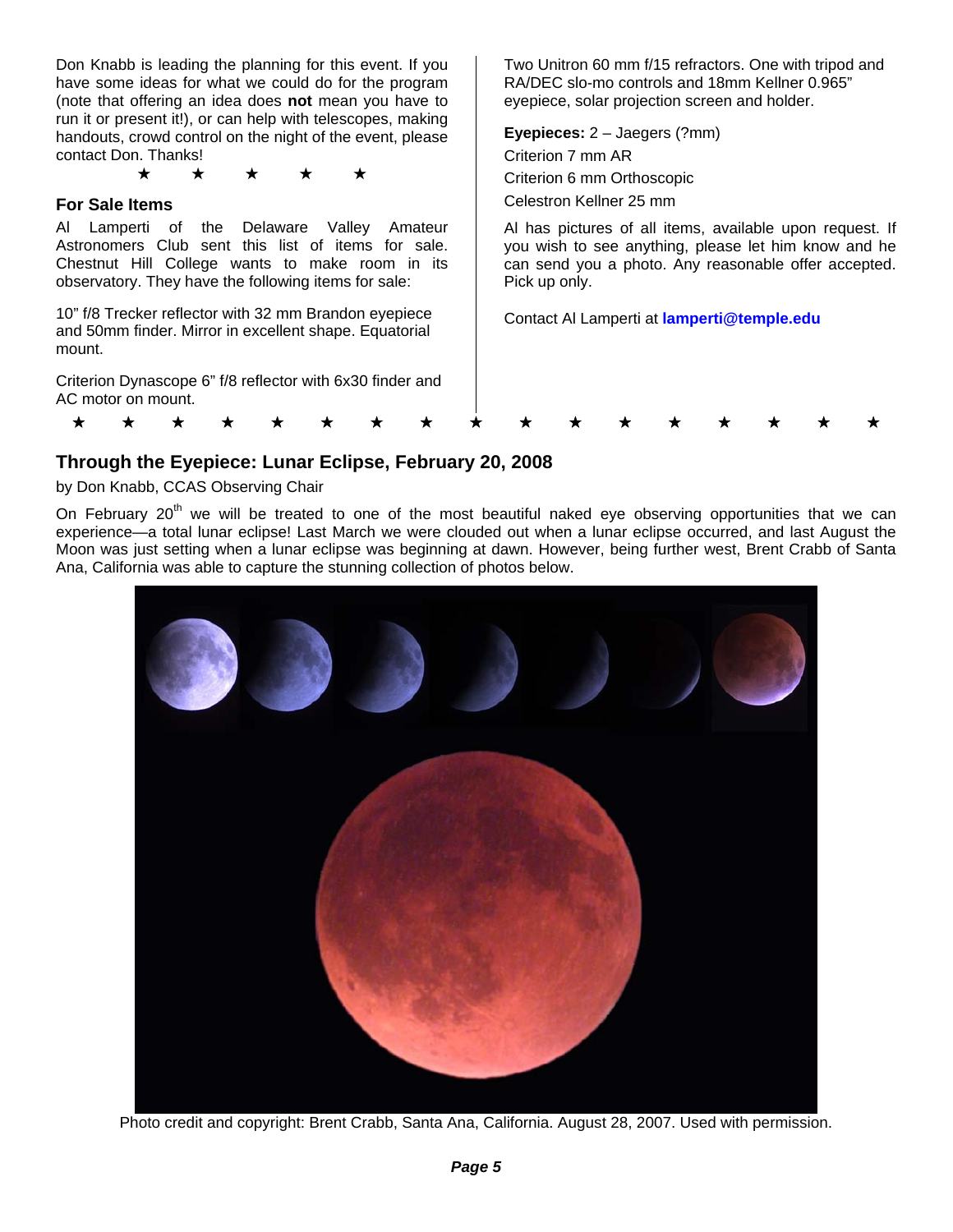But this February 20<sup>th</sup>, if the weather cooperates, everything is perfect for a lunar eclipse that can be easily viewed in Chester County. Well, maybe it would be better if it was on a Friday or Saturday night, but we can't have everything.

A lunar eclipse happens when the Moon passes through the some part of the shadow of the Earth. It is a total lunar eclipse if the Moon is completely in the Earth's shadow, as will happen on the  $20<sup>th</sup>$ . This is also the time of the full moon and that is always the case with a lunar eclipse.

The Earth's shadow is actually composed of two cone-shaped parts, one nested inside the other. The outer shadow or penumbra is a zone where Earth blocks some (but not all) of the Sun's rays. In contrast, the inner shadow or umbra is a region where Earth blocks all direct sunlight from reaching the Moon.

The Moon will not disappear as it passes through the umbra because our atmosphere refracts sunlight into the shadow cone. The exact color of the Moon is difficult to predict. I have seen total lunar eclipses that are mostly grey with a little reddish color to nearly blood red. But, some shade of orange or red is the most often seen color. The color is created by the same effect that causes the sky to be red at sunset and sunrise.

The eclipse will last about three and a half hours from start to finish. As the eclipse starts at 8:43 pm you will not be able to see any change. But as time passes you will notice a darkening of the moon that increases until the Moon enters the umbra and you will see the shadow of the Earth begin to cover the Moon. The Moon will be completely in the Earth's shadow from 10:01 pm to 10:51 pm.





Eclipse map/figure/table/predictions courtesy of Fred Espenak, NASA/Goddard Space Flight Center

Don't miss this event even if it means staying up past your usual bed time. Share it with your family and friends! There will not be another lunar eclipse for us until the end of 2010.

For more information on solar and lunar eclipses, see Fred Espenak's Eclipse Home Page: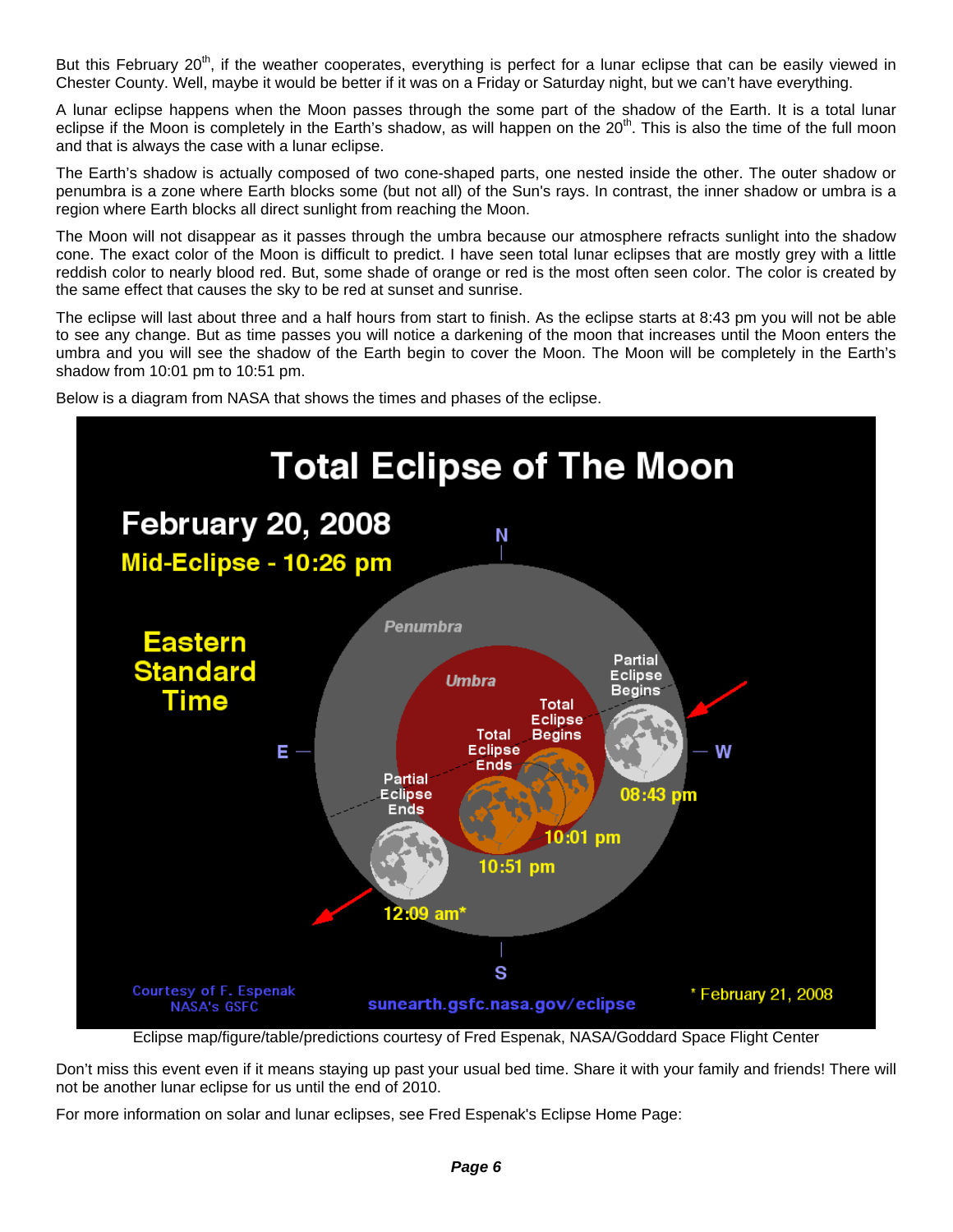#### **sunearth.gsfc.nasa.gov/eclipse/eclipse.html**

Information sources:

## **http://sunearth.gsfc.nasa.gov/eclipse/LEmono/TLE2008Feb21/TLE2008Feb21.html**

#### **http://en.wikipedia.org/wiki/Lunar\_eclipse**

*Sky and Telescope*, "February's Ideal Eclipse of the Moon", February 2008



## **No Mars Rock Unturned**

#### By Patrick L. Barry

Imagine someday taking a driving tour of the surface of Mars. You trail-blaze across a dusty valley floor, looking in amazement at the rocky, orange-brown hillsides and mountains all around. With each passing meter, you spy bizarrelooking rocks that no human has ever seen, and may never see again. Are they meteorites or bits of Martian crust? They beg to be photographed.

But on this tour, you can't whip out your camera and take on-the-spot close-ups of an especially interesting-looking rock. You have to wait for orders from headquarters back on Earth, and those orders won't arrive until tomorrow. By then, you probably will have passed the rock by. How frustrating!

That's essentially the predicament of the *Spirit* and *Opportunity* rovers, which are currently in their fourth year of exploring Mars. Mission scientists must wait overnight for the day's data to download from the rovers, and the rovers can't take high-resolution pictures of interesting rocks without explicit instructions to do so.



*Are these rocks of any scientific interest? With the new AEGIS software, the Mars Rovers, Spirit and Opportunity,*  will be able to judge for themselves whether a scene is worth a high-resolution image. (Artist's rendering.)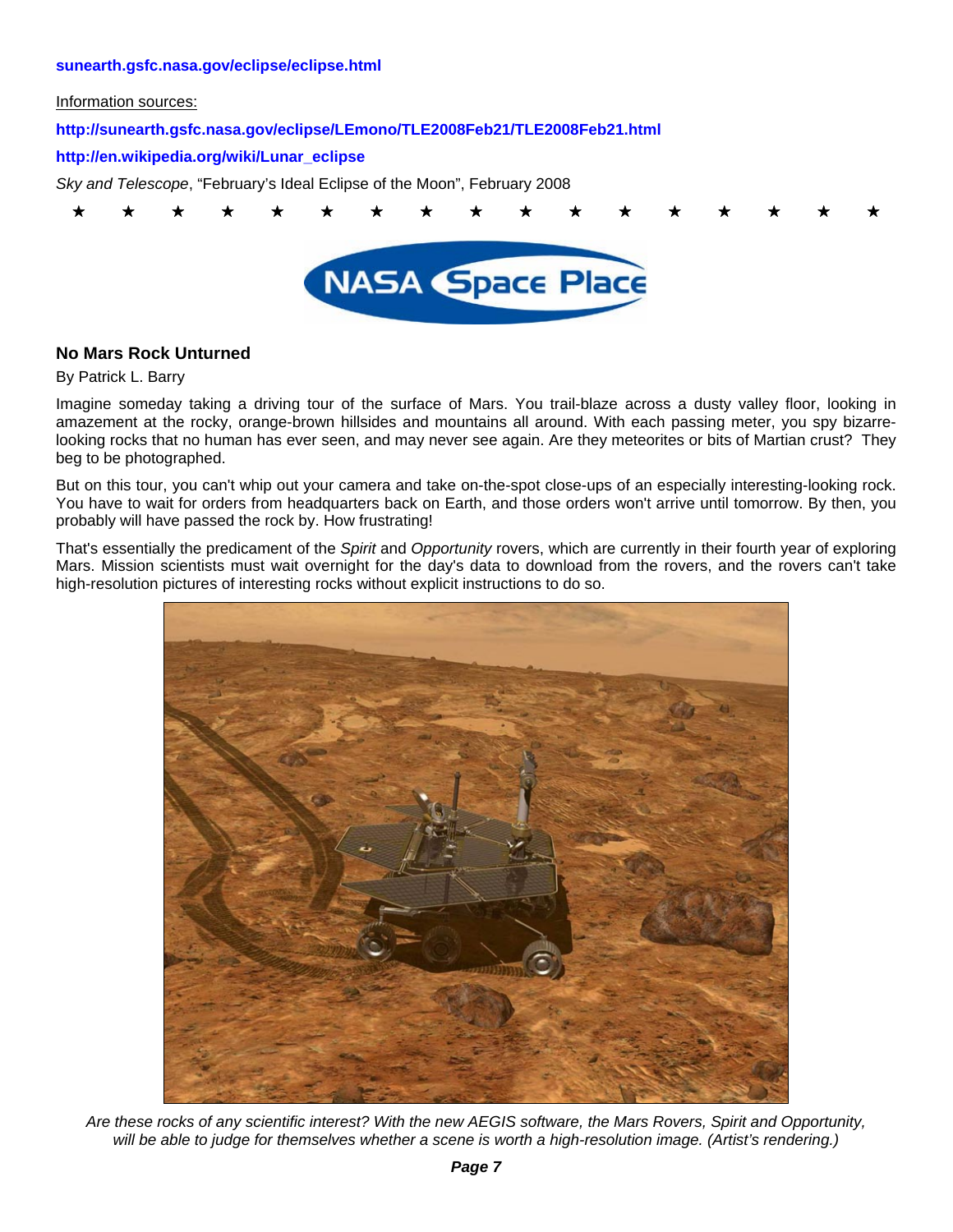However, artificial intelligence software developed at JPL could soon turn the rovers into more-autonomous shutterbugs.

This software, called Autonomous Exploration for Gathering Increased Science (AEGIS), would search for interesting or unusual rocks using the rovers' low-resolution, black-and-white navigational cameras. Then, without waiting for instructions from Earth, AEGIS could direct the rovers' high-resolution cameras, spectrometers, and thermal imagers to gather data about the rocks of interest.

"Using AEGIS, the rovers could get science data that they would otherwise miss," says Rebecca Castaño, leader of the AEGIS project at JPL. The software builds on artificial intelligence technologies pioneered by NASA's Earth Observing-1 satellite (EO-1), one of a series of technology-test bed satellites developed by NASA's New Millennium Program.

AEGIS identifies a rock as being interesting in one of two ways. Mission scientists can program AEGIS to look for rocks with certain traits, such as smoothness or roughness, bright or dark surfaces, or shapes that are rounded or flat.

In addition, AEGIS can single out rocks simply because they look unusual, which often means the rocks could tell scientists something new about Mars's present and past.

The software has been thoroughly tested, Castaño says, and now it must be integrated and tested with other flight software, then uploaded to the rovers on Mars. Once installed, she hopes, *Spirit* and *Opportunity* will leave no good Mars rock unturned.

Check out other ways that the Mars Rovers have been upgraded with artificial intelligence software at: **nmp/TECHNOLOGY/infusion.html#sciencecraft.** 

*The preceding article was provided by the Jet Propulsion Laboratory, California Institute of Technology, under a contract with the National Aeronautics and Space Administration.* 

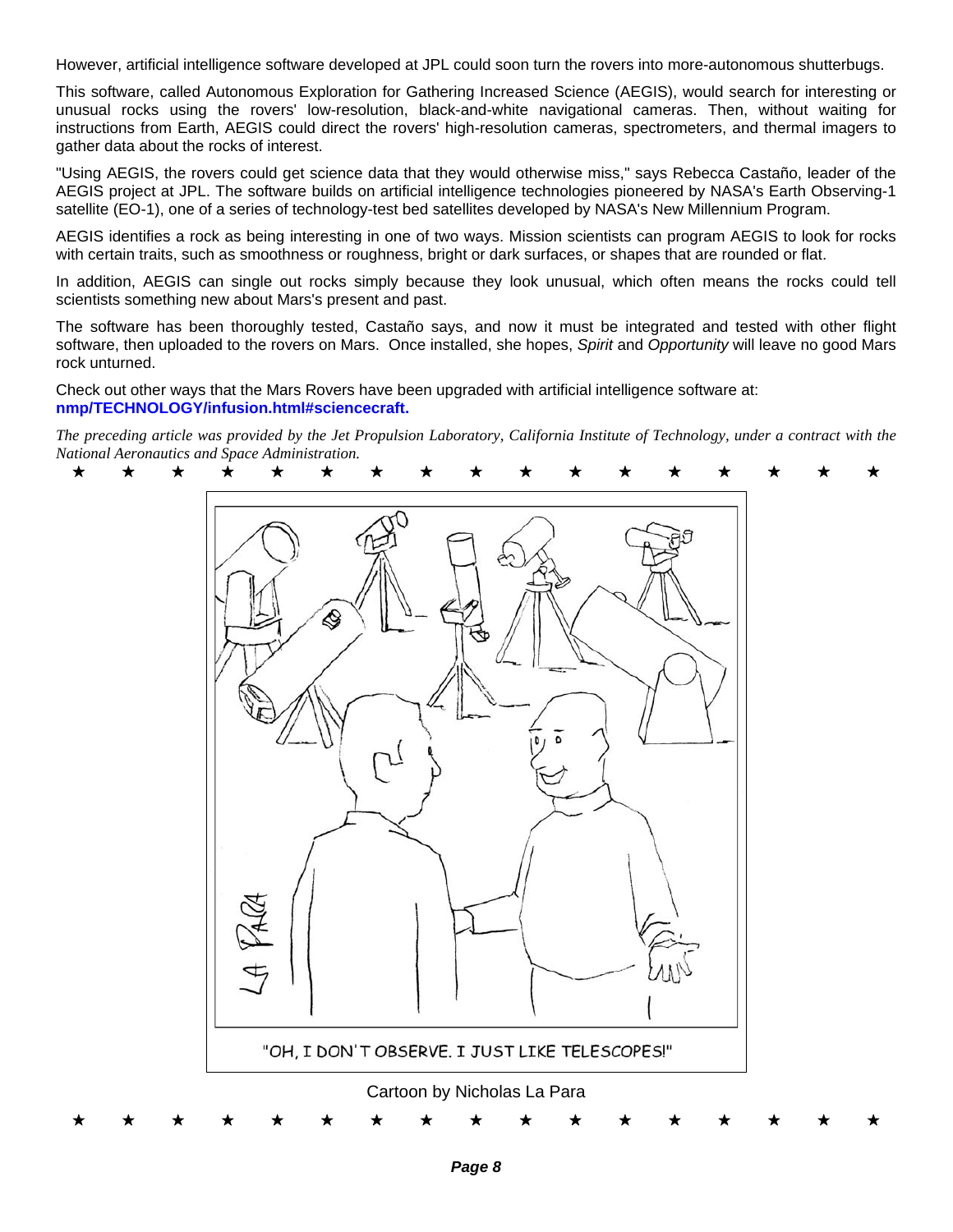# **Backyard Observing Class**

**February 5**  through **May 20, 2008** 

8 one-hour classes First & Third Tuesdays 7:00 p.m. to 8:00 p.m.

Sponsored by the Chester County Astronomical Society



**www.ccas.us** 

All classes are taught by members of the CCAS, a club of amateur astronomers



# **Cost**

\$25.00 per person or

\$35.00 per family (with same address)

For ages 9 - 90

## **Price Includes**

- Parking
- Handouts
- *Skywatch '08*, an annual summary of observing highlights
	- 4-month CCAS membership
	- CCAS Monthly newsletter
	- Observing sessions
		- Planisphere
	- Drawings for books

Enrollment limited to 40. Call and reserve your space now!

> **Kathy Buczynski**  610-436-0821

## **Location: West Chester University**

## **Rm. 113 Boucher Building**

South Church Street

## **West Chester, PA**

## Learn:

- $\triangleright$  What's in the sky this month
- $\triangleright$  How to find stars and constellations in the sky
- $\triangleright$  How to observe planets
- $\triangleright$  How to observe eclipses
- $\triangleright$  How to observe comets. meteors, auroras, asteroids
- $\triangleright$  What's on the Moon
- $\triangleright$  Observing star clusters, nebulae, and galaxies
- $\triangleright$  The different kinds of stars you can see
- $\triangleright$  How to use star charts
- $\triangleright$  About types of telescopes and binoculars
- $\triangleright$  About light pollution
- $\triangleright$  How to prepare for star parties and observing sessions



Note: Content of class sessions is subject to change without notice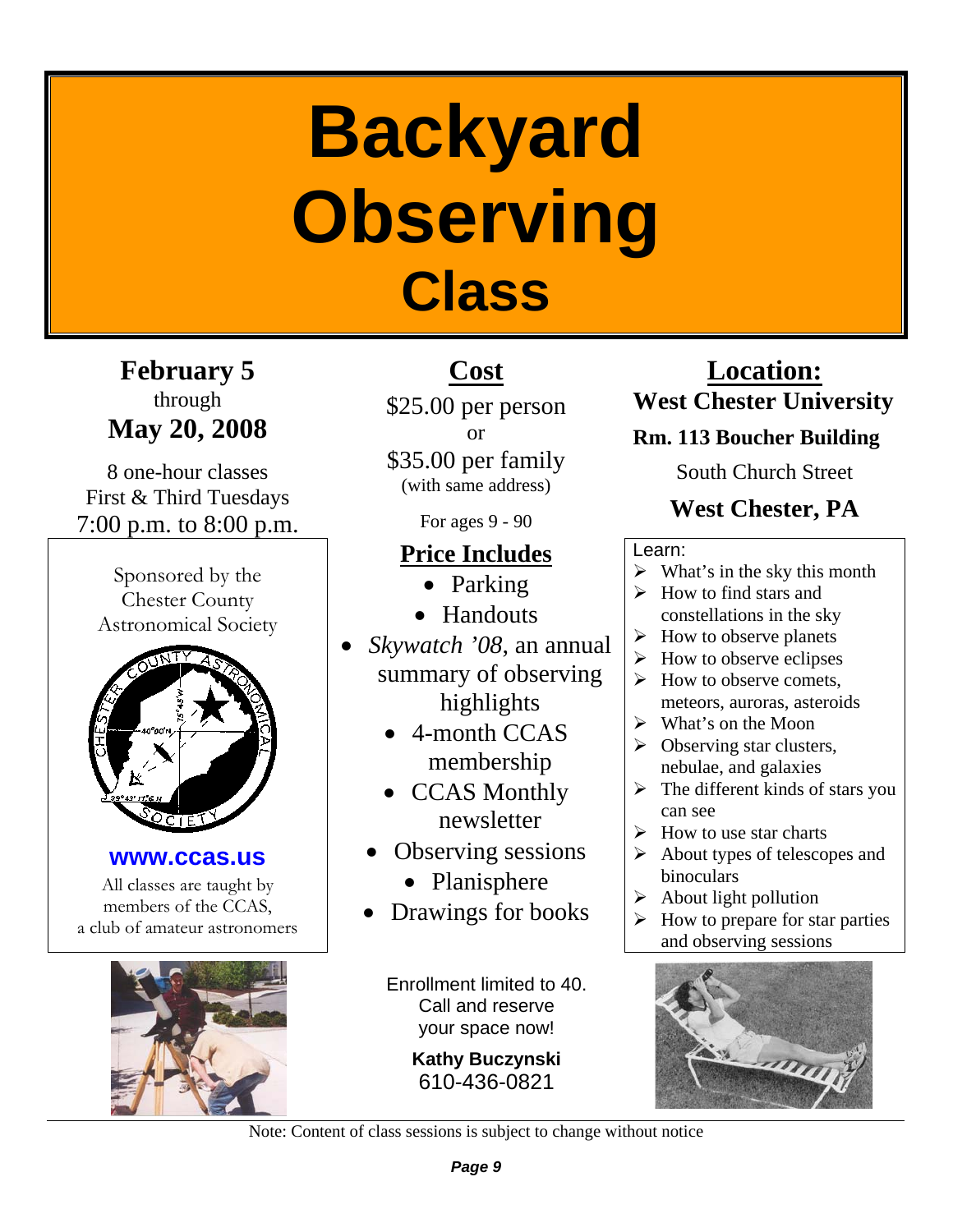## *CCAS Information Directory*

## **Join the Fight for Dark Skies!**

You can help fight light pollution, conserve energy, and save the night sky for everyone to use and enjoy. Join the nonprofit International Dark-Sky Association (IDA) today. Individual memberships start at \$30.00 for one year. Send to:

> **International Dark-Sky Association 3225 North First Avenue Tucson, AZ 85719**

> > Telephone: 520-293-3198 Fax: 520-293-3192 E-mail: ida@darksky.org

For more information, including links to helpful information sheets, visit the IDA web site at:

## **www.darksky.org**

Note that our CCAS Webmaster John Hepler has a link to the IDA home page set up on our Society's home page at www.ccas.us.

## **Dark-Sky Website for PA**

The Pennsylvania Outdoor Lighting Council has lots of good information on safe, efficient outdoor security lights at their web site:

## **www.POLCouncil.org**



## **Good Outdoor Lighting Website**

One of the biggest problems we face in trying to reduce light pollution from poorly designed light fixtures is easy access to good ones. When you convince someone, a neighbor or even yourself, to replace bad fixtures, where do you go for good lighting fixtures? Now there is a web site and business intended to address that very problem. At this site you can find information on all kinds of well-designed (that is, star-friendly) outdoor lighting fixtures. This company, Starry Night Lights, intends to make available all star-friendly fixtures they can find, and information on them, in one place. Check it out, and pass this information on to others. Help reclaim the stars! And save energy at the same time!

## **http://www.starrynightlights.com/**



## **Local Astronomy Store:** *Skies Unlimited*

There is an astronomy equipment store called *Skies Unlimited* in our area, in Pottstown to be specific, at:

## **Suburbia Shopping Center**

**52 Glocker Way** 

## **Pottstown, PA 19465**

Telephone: 610-327-3500 **or** 888-947-2673

## **http://www.skiesunlimited.net/**



## **Find out about Lyme Disease!**

Anyone who spends much time outdoors, whether you're stargazing, or gardening, or whatever, needs to know about Lyme Disease and how to prevent it. You can learn about it at:

## **www.LymePA.org**

Take the time to learn about this health threat and how to protect yourself and your family. It is truly "time well spent"!

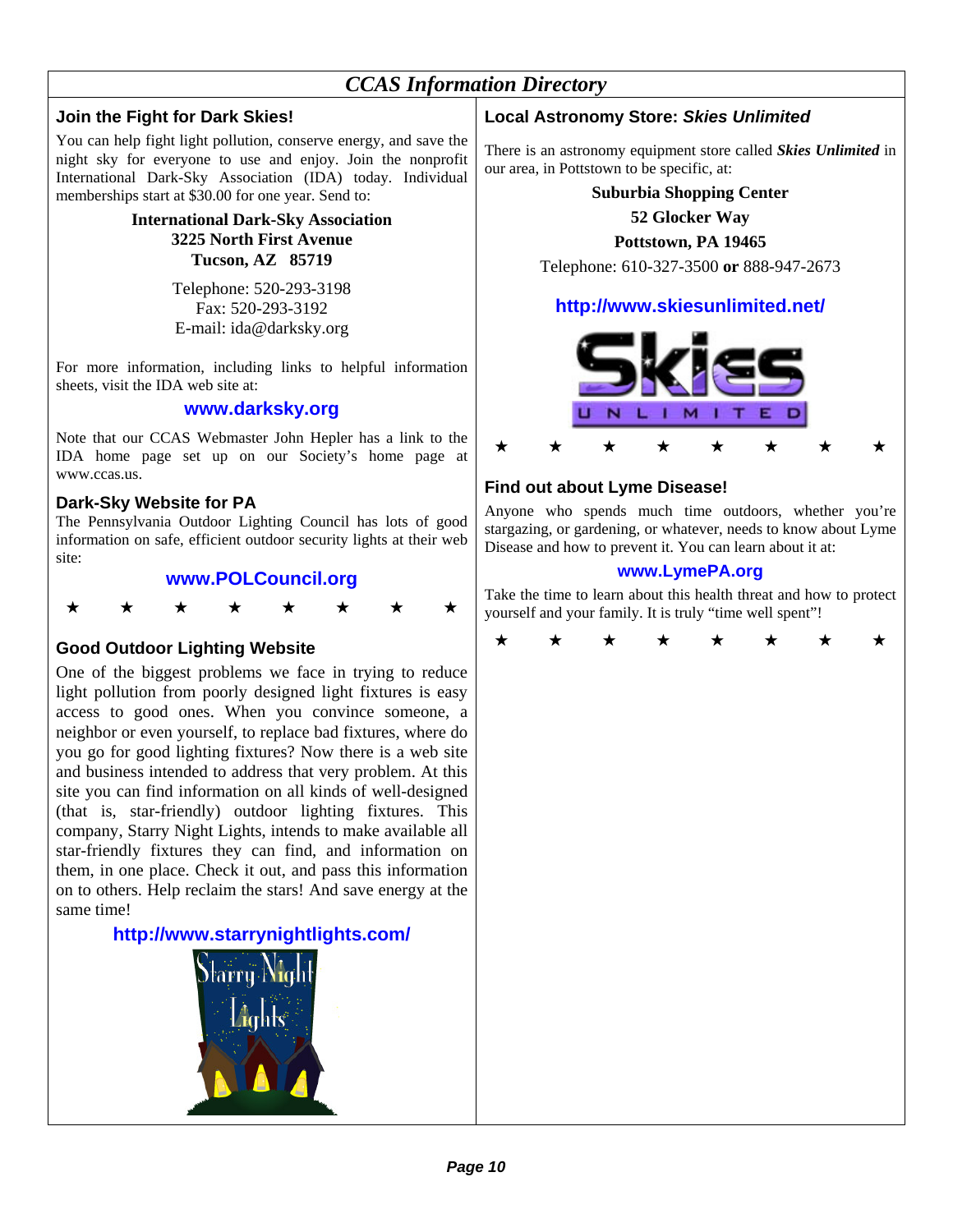## *CCAS Information Directory*

## **CCAS Lending Telescopes**

Contact Kathy Buczynski to make arrangements to borrow one of the Society's lending telescopes. CCAS members can borrow a lending telescope for a month at a time; longer if no one else wants to borrow it after you. Kathy's phone number is 610-436-0821.

## **CCAS Lending Library**

Contact our Librarian, Linda Lurcott Fragale, to make arrangements to borrow one of the books in the CCAS lending library. Copies of the catalog are available at CCAS meetings, and on the CCAS website. Linda's phone number is 610- 269-1737.

## **Contributing to** *Observations*

Contributions of articles relating to astronomy and space exploration are always welcome. If you have a computer, and an Internet connection, you can attach the file to an e-mail message and send it to

## **stargazer1956@comcast.net**

Or mail the contribution, typed or handwritten, to:

> **Jim Anderson 1249 West Kings Highway Coatesville, PA 19320-1133**

## **Get CCAS Newsletters via E-mail**

You can receive the monthly newsletter (**in full color**!) via e-mail. All you need is a PC or Mac with an Internet e-mail connection. To get more information about how this works, send an e-mail request to Jim Anderson, the newsletter editor, at:

#### **stargazer1956@comcast.net**

## **CCAS Website**

John Hepler is the Society's Webmaster. You can check our Website at:

## **http://www.ccas.us/**

John welcomes any additions to the site by Society members. The contributions can be of any astronomy subject or object, or can be related to space exploration. The only requirement is that it is your own work; no copying copyrighted material! Give your contributions to John Hepler (484-266-0699) or e-mail to webmaster@ccas.us

## **CCAS Purpose**

The Chester County Astronomical Society was formed in September 1993, with the cooperation of West Chester University, as a non-profit organization dedicated to the education and enjoyment of astronomy for the general public. The Society holds meetings (with speakers) and observing sessions once a month. Anyone who is interested in astronomy or would like to learn about astronomy is welcome to attend meetings and become a member of the Society. The Society also provides telescopes and expertise for "star nights" for school, scout, and other civic groups.

## **CCAS Executive Committee**

For further information on membership or society activities you may call:

| <b>President:</b>                     | Kathy Buczynski<br>610-436-0821       |
|---------------------------------------|---------------------------------------|
| <b>Vice Pres:</b>                     | <b>Jim Anderson</b><br>610-857-4751   |
| <b>ALCor and</b><br>Treasurer:        | <b>Bob Popovich</b><br>610-363-8242   |
| Secretary:                            | Don Knabb<br>610-436-5702             |
| <b>Newsletter:</b>                    | Jim Anderson<br>610-857-4751          |
| Librarian:                            | Linda Lurcott Fragale<br>610-269-1737 |
| <b>Observing:</b>                     | Don Knabb<br>610-436-5702             |
| <b>Education:</b>                     | Kathy Buczynski<br>610-436-0821       |
| <b>Webmaster:</b>                     | John Hepler<br>484-266-0699           |
| <b>Public Relations:</b> Deb Goldader |                                       |



610-304-5303

## **CCAS Membership Information**

The present membership rates are as follows:

| REGULAR MEMBER \$25/year |  |
|--------------------------|--|
| SENIOR MEMBER\$10/year   |  |
| STUDENT MEMBER \$ 5/year |  |
| JUNIOR MEMBER\$ 5/year   |  |
| FAMILY MEMBER \$35/year  |  |

## **Membership Renewals**

Check the Treasurer's Report in each issue of *Observations* to see if it is time to renew. If you need to renew, you can mail your check, made out to "Chester County Astronomical Society," to:

> **Bob Popovich 416 Fairfax Drive Exton, PA 19341-1814**

**Phone: 610-363-8242 e-mail: B2N2@verizon.net**

## *Sky & Telescope* **Magazine Group Rates**

Subscriptions to this excellent periodical are available through the CCAS at a reduced price of **\$32.95,** much less than the newsstand price of \$66.00, and also cheaper than individual subscriptions (\$42.95)! Buying a subscription this way also gets you a 10% discount on other Sky Publishing merchandise.

To **start** a **new** subscription, make **sure** you make out the check to the **Chester County Astronomical Society**, note that it's for *Sky & Telescope*, and mail it to Bob Popovich.

To **renew** your "club subcription" contact Sky Publishing directly. Their phone number and address are in the magazine and on their renewal reminders.

If you have **any** questions call Bob first **(610-363-8242).**

## *Astronomy* **Magazine Group Rates**

Subscriptions to this excellent periodical are available through the CCAS at a reduced price of **\$34.00** which is much less than the individual subscription price of \$42.95 (or \$60.00 for two years). If you want to participate in this special Society discount offer, **contact our Treasurer Bob Popovich.**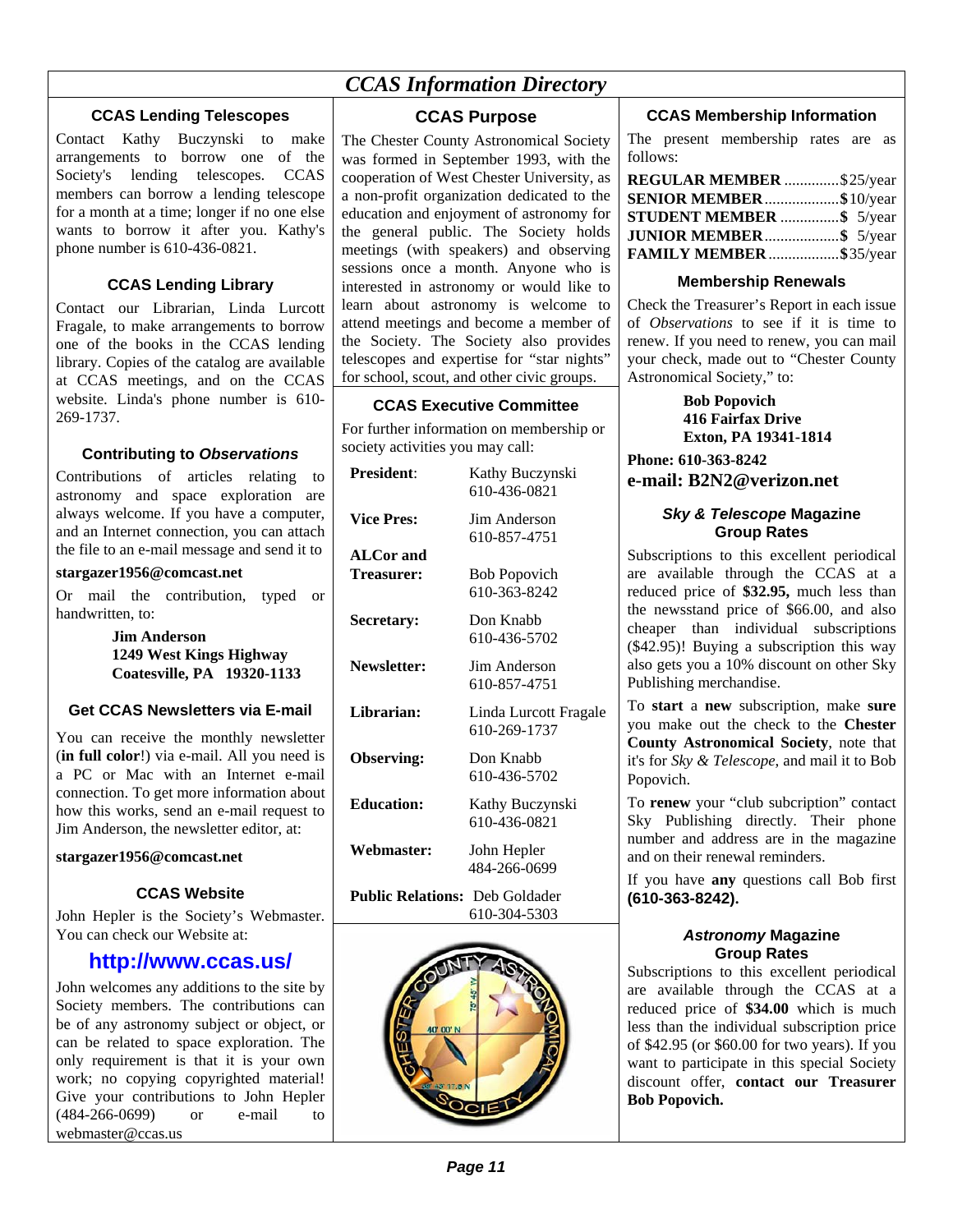

To get to the Myrick Conservation Center of the Brandywine Valley Association from West Chester, go south on High Street in West Chester past the Courthouse. At the next traffic light, turn right on Miner Street, which is also PA Rt. 842. Follow Rt. 842 for about 6 miles. To get to the observing site at the BVA property, turn off Route 842 into the parking lot by the office: look for the signs to the office along Route 842. From that parking lot, go up the farm lane to the left; it's about 800 feet or so to the top of the hill. If you arrive after dark, please turn off your headlights and just use parking lights as you come up the hill (so you don't ruin other observers' night vision).